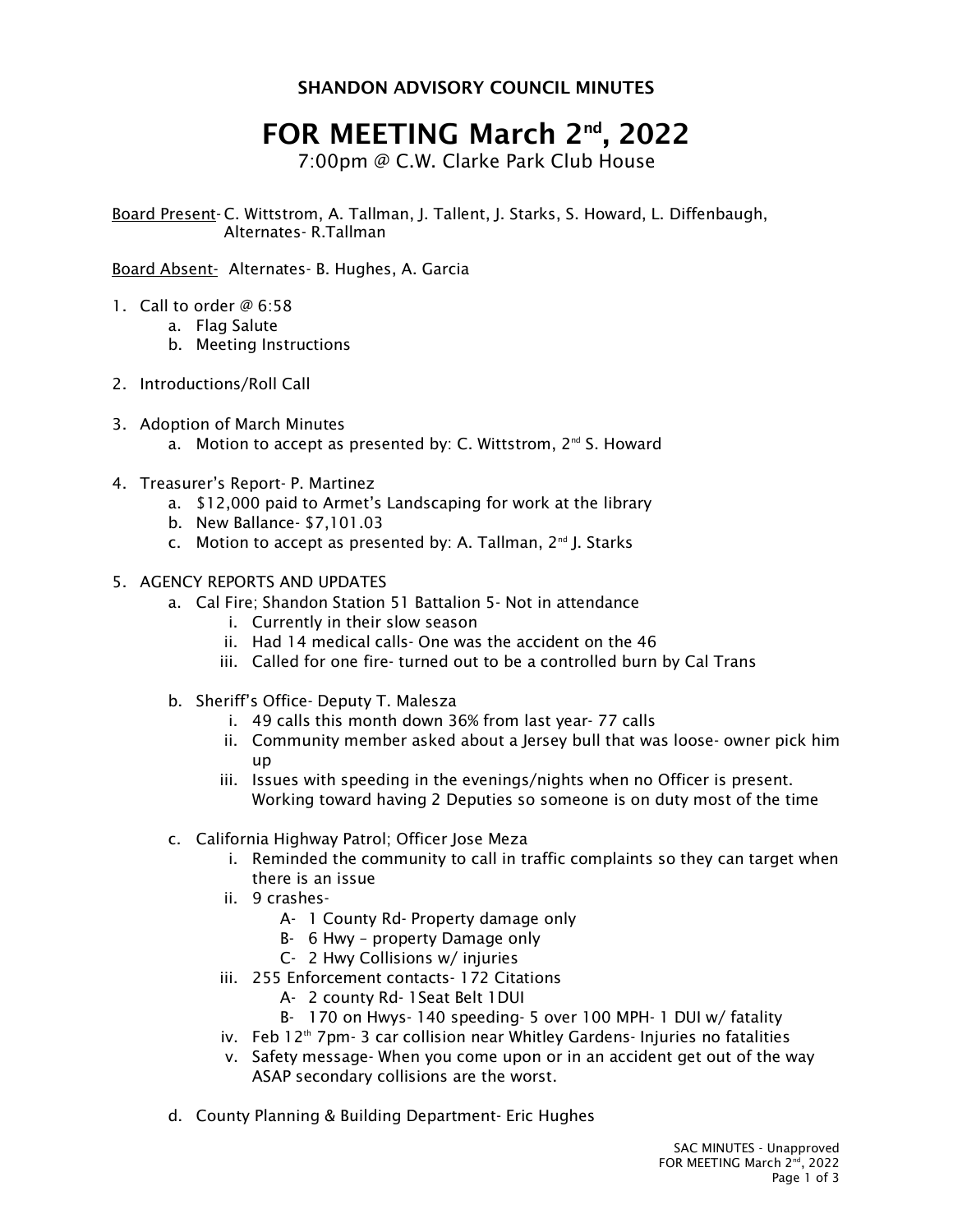- i. Emailed list No new updates
- e. Shandon Unified School District- Dr Benson
	- i. Volleyball, Baseball, Softball has started-
		- A- Park cleanup finished fields are ready
		- B- Opening day March  $11<sup>th</sup>$
	- ii. Meeting March 7<sup>th</sup>- High school Library- discuss Esser Funds/ COVID \$- How it is being spent
	- iii. 2nd Interim Report- to be presented
	- iv. FFA- 18 students, 4 delegates going to State Conference in Sacramento-
		- A- 2 students receiving degrees / V. Janssen with get them certificates from the Supervisors office
	- v. Seniors writing letters and applying for colleges
	- vi. Spring Break- April 9-22
	- vii. Sporting events scheduled- see flyer
- f. Shandon Community Library- T. Montelongo
	- i. Honored Dr Suess Day
	- ii. Still looking for historical pictures
	- iii. Free tax help available
	- iv. Projects and events for the kids- Wednesdays, gardening, etc
	- v. SLO is leaving Black Gold System as of July  $1^{st}$  but SLO county cards will work in our system
- g. Supervisorial District One V. Janssen
	- i. County is looking for lifeguards- sign up for training  $-1^{st}$  training happening over on the coast- see flyer
	- ii. Supervisors discussed county & State budget-
		- A- County currently has an 8 million dollar deficit,
		- B- June will adopt a new budget- they are discussing cuts, hiring, etc to balance the budget
	- iii. March  $14<sup>th</sup>$  next board meeting, reports will be given on:
		- A- Homelessness- a point in time count was taken last week
		- B- Drought
	- iv. J. Peschong is working to keep funding for the Hwy 46 project on that project.
	- v. Blane Reeley Groundwater Director can come and speak if we would like to schedule a time
	- vi. American Recovery Plan Act (ARPA)- See Handout w/ info about them one is still available to apply for
	- vii. Left handout of "How your tax Money is spent"
	- viii. Left- "Home Inventory Books" Be prepared in case of emergency
	- ix. Followed up on the weeds on the pedestrian bridge- County came out and clean them up
- h. SLO Bicycle Club- Mary Ann- Flyer included
	- i. Wildflower ride- back after a 2-year COVID break
	- ii. Ride will take place on Saturday April  $30<sup>th</sup>$  7am-5pm
	- iii. 3 routes, about 1000 participants
	- iv. Riders will be in Shandon noon- 5pm
	- v. 3 extra CHP units patrolling for extra safety
	- vi. Extra precautions are being taken to avoid the spread COVID
	- vii. Fees go back into the county including Shandon schools